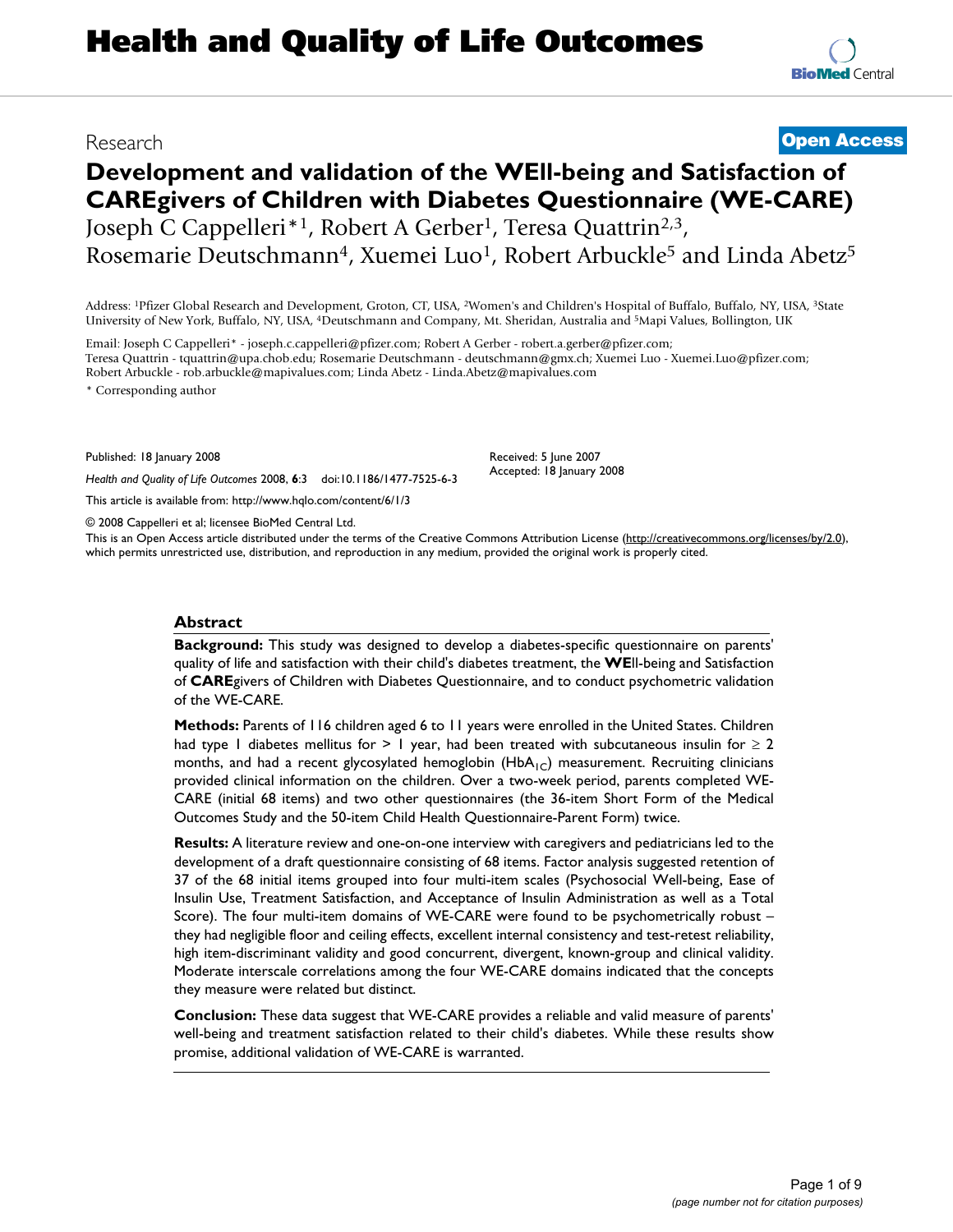#### **Background**

The US National Institute of Diabetes and Digestive and Kidney Diseases has suggested that one in every 400 to 600 children is affected by type 1 diabetes mellitus and its associated risk factors [1]. By adolescence, children with type 1 diabetes typically receive three or more insulin injections per day [2], placing a substantial burden on their parents. American Diabetes Association guidelines emphasize that care of this population requires integrated management of the complicated physical and emotional needs of children and adolescents as well as of their families [3].

Previous studies have shown that parents experience higher levels of stress in caring for a child with diabetes than in caring for a healthy child [3-7]. However, there has been a dearth of studies to quantitatively assess either the well-being of parents of children with type 1 diabetes or their satisfaction with their child's diabetes regimen. The paucity of information in this area is not surprising, as there have been a very limited number of instruments measuring these factors.

The few relevant instruments that exist have some limitations. For instance, the Parents Diabetes Quality of Life Questionnaire (PDQOL) is a modified version of Diabetes Quality of Life measure [8]. It assesses parents' perceptions of the effects of their child's diabetes, with three subscales that assess parental life satisfaction as affected by the child's diabetes, impact of the child's diabetes, and disease-related worries. As a measure of quality of life, the PDQOL does not assess parents' experience with diabetic treatment, and the questionnaire's psychometric validation was limited to internal consistency reliability and content validity.

The Pediatric Inventory for Parents, which has been used for mothers of children with type 1 diabetes [9,10], is a generic questionnaire that was not developed for parents of children with diabetes. It does not measure parents' satisfaction with diabetes treatments, and it has no existing psychometric examination on its factor structure. (WE-CARE measures concepts such as communication, medical care, emotional distress, and role function differently from the Pediatric Inventory for Parents.) The Insulin Pump Therapy Satisfaction Questionnaire measures parents' satisfaction with their child's implantable insulin pump [11]. Although disease-specific, this questionnaire was only tested for internal consistency reliability ( $\alpha$  = 0.69, which is less than the acceptable level of 0.70), and its scope is limited to the insulin pump.

Given the lack of a well-validated instrument to assess the well-being and treatment satisfaction for parents of children with type 1 diabetes, we developed and validated a new measure: the **WE**ll-being and Satisfaction of **CAR-E**givers of Children with Diabetes Questionnaire. WE-CARE measures the psychosocial well-being and treatment satisfaction of parents who have a child with type 1 diabetes. Specific topics covered in WE-CARE include overall burden of the parents/caregivers, their anxiety and stress, influence on their social life, work, and families, and satisfaction with diabetes treatment (such as administering and preparation of injections, carrying, storing and disposing of the insulin, and flexibility in the use of insulin).

#### **Methods**

The development of WE-CARE began with a literature review, followed by one-on-one interviews conducted in New York, NY, and Philadelphia, PA, with four pediatricians, 20 children, and their primary caregivers. Findings from the interviews were reviewed by a panel of four pediatricians (distinct from the ones interviewed) and one child psychologist, after which a draft questionnaire was developed. Initial assessments of item and content validity resulted in a self-administered questionnaire consisting of 68 items, which took about 20 minutes to complete. A validation study comparing results on WE-CARE to results on two previously validated quality-of-life (but non-diabetes-specific) questionnaires was then conducted.

#### *Study subjects*

Subjects were recruited into the validation study from diabetes clinics, specialists, and clinical investigators located in four US cities: Buffalo, NY; Minneapolis, MN; Oklahoma City, OK; and Tallahassee, FL. The study protocol was approved by the institutional review board at each center. Study participants (the children and their parents/ caregivers) were identified by clinical investigators and given a detailed explanation of the protocol and corporate funding of the study. Subjects provided informed written consent, and child subjects were required to have written permission and informed consent from a parent or legal guardian.

Parents or caregivers of children with type 1 diabetes aged 6 to 11 years were eligible for entry into the study. Parents received compensation of \$100, and children were given an age-appropriate gift valued at \$50. Only one parent or caregiver per child participated; the participant was required to be the primary caregiver of the child, and had to be willing to participate throughout the course of the study and to complete the questionnaires at Weeks 0 and 2.

The questionnaires were administered at the diabetes clinic, except for one site (Buffalo), where they were administered at the parents' home. The children were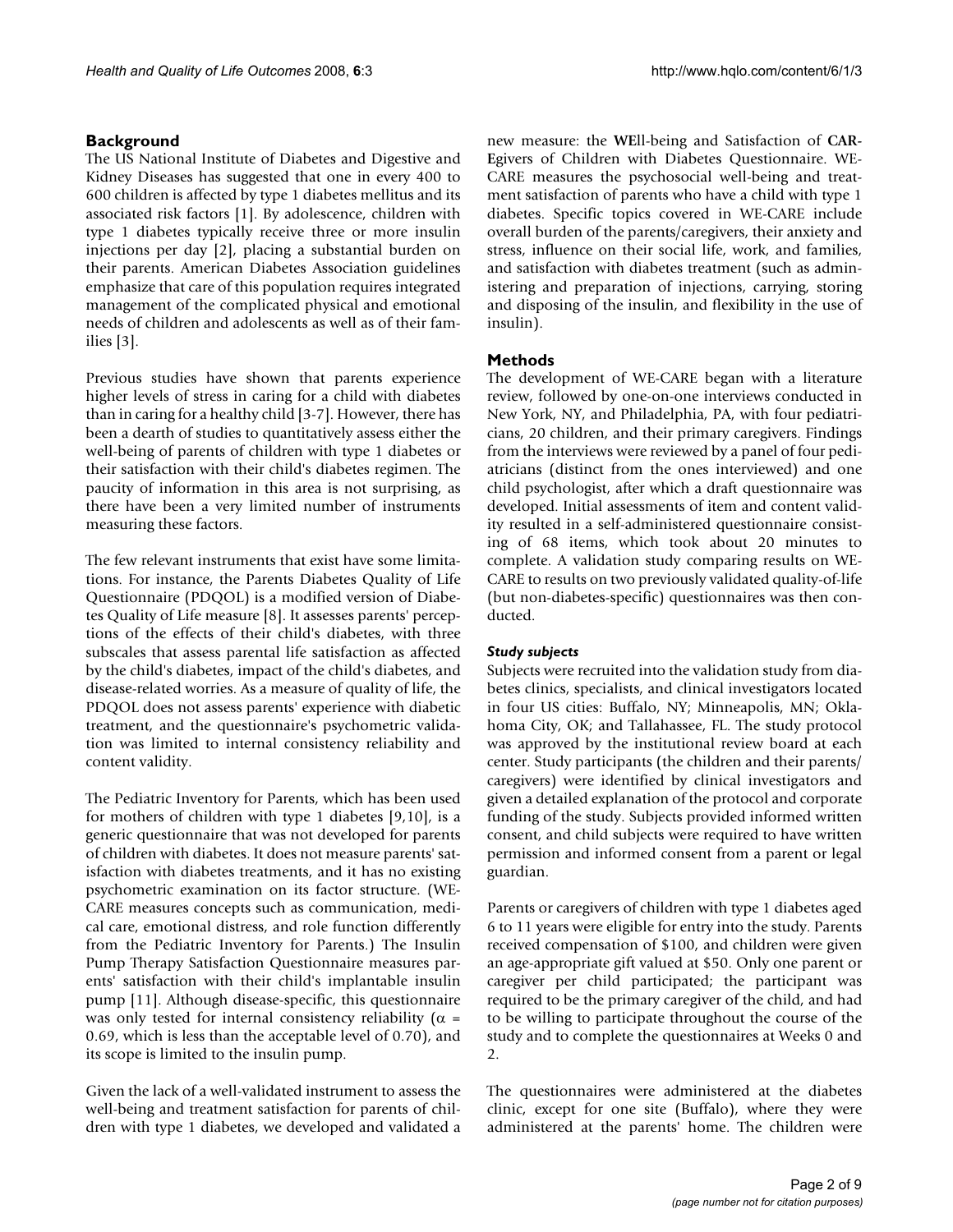required to have had a diagnosis of type 1 diabetes for at least one year, and have been taking a stable regimen of at least two subcutaneous injections of insulin or insulin analog (16–150 IU per day) for two months prior to study entry. They must have had a glycosylated hemoglobin  $(HbA_{1c})$  measurement within the past two months.

#### *Data collection*

Clinicians reported child medical history, including year of type 1 diabetes diagnosis,  $HbA_{1c}$  values, height, weight, history of diabetes complications, insulin treatment regimens, other medications, and other medical conditions. Parents/caregivers and children were excluded from the study if they had any clinically significant major organ system disease or psychiatric condition, or had experienced major life stress or health changes in the two weeks between baseline (test) and Week 2 (retest).

The study was conducted between January and August 2002. Parents/caregivers were asked to complete WE-CARE at baseline (Week 0) and after two weeks (Week 2), together with the 36-item Short Form of the Medical Outcomes Study (SF-36) [12,13] and the 50-item Child Health Questionnaire-Parent Form (CHQ-PF50) [14,15]. The SF-36 measures eight dimensions, including physical functioning, role limitations-physical, pain, general health perception, role limitations-emotional, vitality, social functioning, and mental health. It can be summarized into two component scores: physical component summary and mental component summary.

The SF-36 has been tested and validated in a wide range of patient groups [12,13]. The CHQ-PF50 is a global healthrelated quality-of-life instrument for parents of children aged 5 to 18 years [14,15]. It is intended to measure parent's understanding of his or her child's general quality of life based on 8 constructs, including physical functioning, role limitations-physical, pain, general health perceptions, role limitations-emotional, behavior, mental health, and self-esteem.

An additional four constructs assess the parents' perspectives of how the child's health affects them and their family through impact on parent's time, impact on parent's emotions, impact on family, and family cohesion. All analyses of the WE-CARE validation were based on assessments at Week 0, except for test-retest reliability, which incorporated assessments at Week 0 and Week 2.

# *Factor analysis*

Initial factor analyses for item reduction were conducted with the aim of establishing which of the provisional 68 items in WE-CARE belonged to domains or conceptual areas and which items should be retained. Items were deleted if they loaded on two or more factors, had a correlation coefficient of < 0.40 with their own factor, or had a high (> 70% of response) floor-ceiling effect – unless the item was considered clinically relevant. Response options to each item (question) were based on a five-point ordinal scale, with higher response codes being more favorable. All domain scores, once established, were transformed onto a 0 to100 scale, with 100 being most favorable.

#### *Reliability and validity*

WE-CARE was assessed for the following battery of psychometric properties: floor and ceiling effects (percentage of subjects scoring the lowest and highest scores possible), internal consistency reliability (satisfied if Cronbach's α coefficient  $\geq$  0.70), test-retest reliability (satisfied if intraclass correlation coefficient  $\geq$  0.70), item-convergent validity (satisfied if item-scale correlation achieved ≥ 0.40), item-discriminant validity (items correlated more highly with their own scale than with any other scale), scale-scale correlations (domains are related but distinct), concurrent validity, divergent validity, known-groups validity, and clinical validity.

Concurrent validity was examined through an analysis of correlation between WE-CARE scores and mental component summary of the SF-36. We expected that parents who scored higher on WE-CARE (better psychosocial well being and higher satisfaction with their child's diabetes treatment) would have higher scores on the mental component summary of the SF-36. This is because psychosocial well-being is closely related to mental health, and diabetic control in children has been linked to parental depression and family instability [4]. We also expected to see moderate to high correlations  $(> 0.4)$  between the WE-CARE scores and the four CHQ-PF50 scales that assessed the impact of the child's health on the parents and family,

Divergent validity was assessed by correlating the WE-CARE scores with the physical component summary of the SF-36 and by comparing the WE-CARE scores by child age and gender. Child age was dichotomized (6–8 years and 9–11 years), and then WE-CARE scores were compared between the 2 age groups with a *t* test. Because the WE-CARE primarily focuses on parents' psychosocial well-being and the physical component summary of the SF-36 assessed parents' physical health, we did not expect that these two scores would be highly correlated. Neither did we expect that the WE-CARE scores would be different among children with different ages and genders, as we are not aware of any published data or empirical evidence that support this.

Known-groups validity was analyzed through the comparison of the WE-CARE scores across groups of children with type 1 diabetes with different health status. Because parents have reported higher levels of stress when their child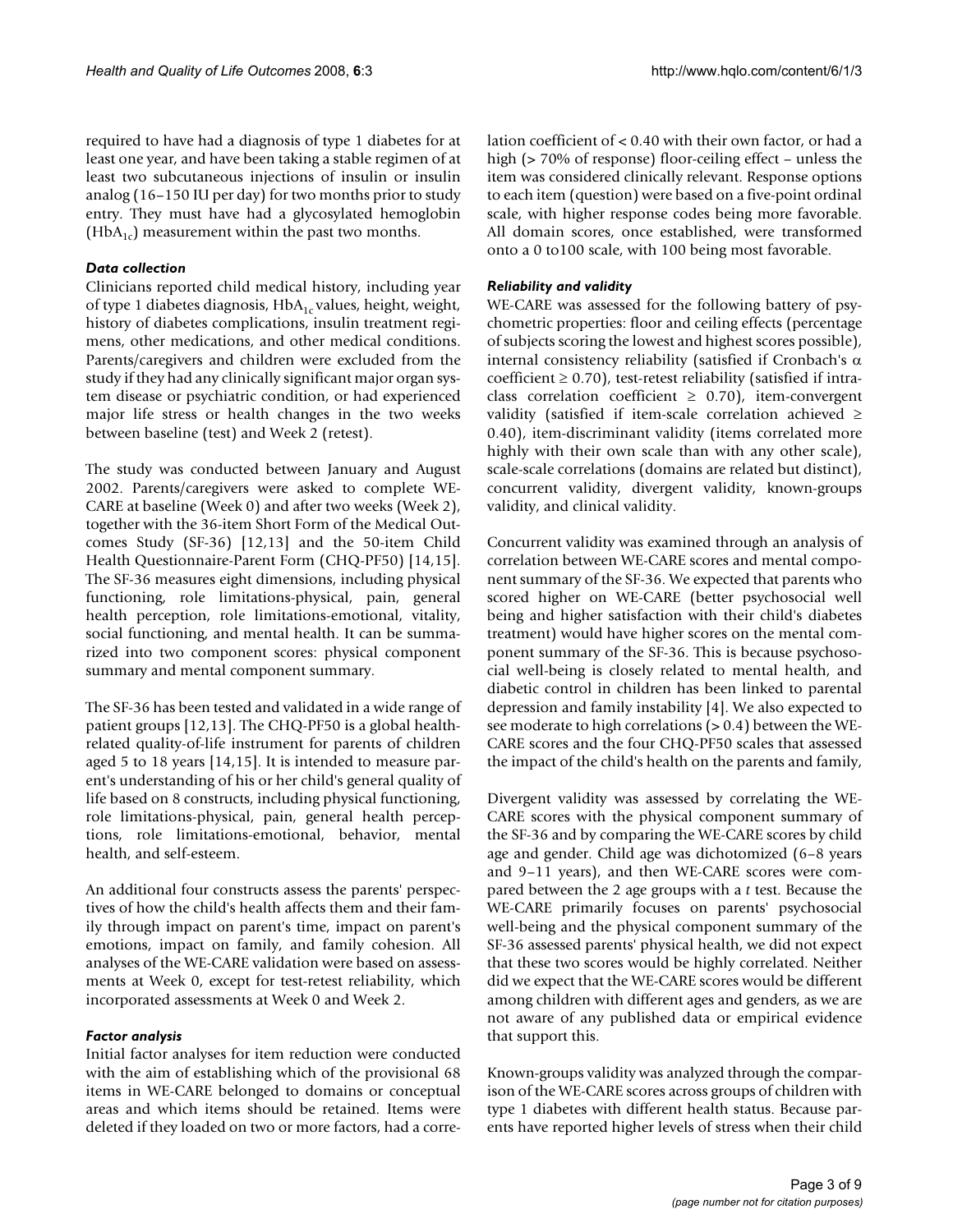had poor health, i.e., chronic disease, and children's health can directly impact parents' perception about their child's treatment, we expected that parents of healthier children with type 1 diabetes would report higher WE-CARE scores. The health status of the child's type 1 diabetes was assessed using an item of the CHQ-PF50 ("In general, would you say your child's health is....?") We grouped responses into excellent/very good, good, and fair/poor and compared WE-CARE scores across these three groups.

Clinical validity was investigated by correlating child  $HbA<sub>1c</sub>$  level with WE-CARE scores. Based on the previous findings that diabetic control in children was linked to parental depression and parental life satisfaction [4,16], we expected that higher  $HbA<sub>1c</sub>$  scores in children (poor diabetic control) would be associated with lower WE-CARE score.

SAS/STAT® (SAS Institute, Cary, NC) software was used for the assessment of factor analysis and for clinical and known-groups validity. Multitrait Analysis Program-Revised software [17] was used for the assessment of other psychometric elements. For all tests, a significance level of 0.05 was used.

# **Results**

One hundred sixteen parents and their children were included in the study. Approximately 90% of the parents/ caregivers were female, usually mothers, with a mean age of 37.1 years (Table 1). The majority of the subjects were white. Because only one of the adults taking part in the study was not the parent of the participating child, "parents/caregivers" will hereafter be referred to simply as "parents."

Parents were required to have completed all items in each scale to be included in the factor analysis. There were no missing items in 81.03% ( $n = 94$ ) of questionnaires at

#### **Table 1: Subject characteristics**

|                                             | Parent ( $N = 116$ ) | Child $(N = 116)$ |
|---------------------------------------------|----------------------|-------------------|
| Age (years), mean $\pm$ SD                  | $37.1 \pm 6.3$       | $8.6 \pm 1.7$     |
| Gender (male %)                             | 9.5                  | 52.6              |
| Relation to child (%):                      |                      |                   |
| Mother                                      | 90.5                 | <b>NA</b>         |
| Father                                      | 8.6                  | <b>NA</b>         |
| Grandparent                                 | 0.9                  | <b>NA</b>         |
| Ethnicity (%):                              |                      |                   |
| White                                       | 86.2                 | 86.2              |
| Other                                       | 13.8                 | 13.8              |
| Work status (%):                            |                      |                   |
| Not working due to child's health           | 4.3                  | <b>NA</b>         |
| Not working for other reasons               | 6.0                  | <b>NA</b>         |
| Looking for work                            | 2.6                  | <b>NA</b>         |
| Working full- or part-time                  | 75.9                 | <b>NA</b>         |
| Full-time homemaker                         | 11.2                 | <b>NA</b>         |
| Income in United States dollars (%):        |                      |                   |
| $<$ \$30,000                                | 29.3                 | <b>NA</b>         |
| \$30,000-\$59,000                           | 31.0                 | <b>NA</b>         |
| ≥\$60,000                                   | 37.9                 | <b>NA</b>         |
| Body mass index ( $kg/m2$ ), mean $\pm$ SD  | <b>NA</b>            | $19.2 \pm 4.1$    |
| HbA1c $(\%)$ , mean $\pm$ SD                | <b>NA</b>            | $8.4 \pm 1.3$     |
| Duration of diabetes (%):                   |                      |                   |
| $I-3$ years                                 | <b>NA</b>            | 55.2              |
| $4-10$ years                                | <b>NA</b>            | 44.8              |
| Insulin regimen, n (%)                      |                      |                   |
| Lispro 2 times daily/NPH 2 times daily      | <b>NA</b>            | 45 (38.8%)        |
| Lispro 3 times daily/NPH 2 times daily      | <b>NA</b>            | 17 (14.7%)        |
| Lispro 3 times daily/Glargine 1-time daily  | <b>NA</b>            | 10(8.6%)          |
| Lispro 3 times daily                        | <b>NA</b>            | 8(6.9%)           |
| Other                                       | <b>NA</b>            | 36 (31.0%)        |
| Children with other medical conditions (%)* | <b>NA</b>            | 37                |

NA, not applicable; HbA1c, Hemoglobin A1c; NPH, neutral protamine Hagedorn.

\*Other medical conditions were clinician-reported and included conditions such as allergies, asthma, attention deficit hyperactivity disorder, bronchitis, ear problems, heart murmur, and thyroid problems.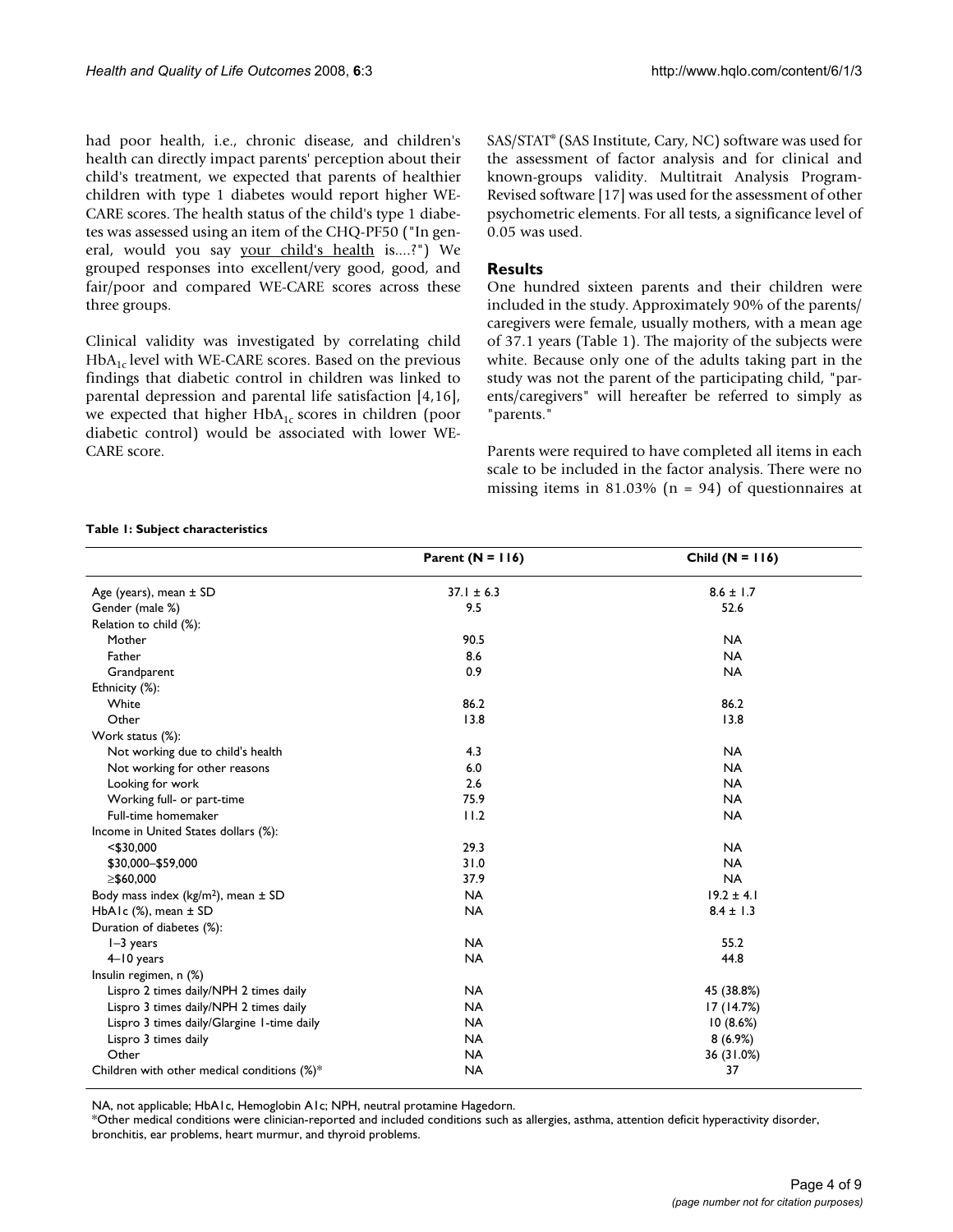Week 0 and in 90.27% ( $n = 102$ ) at Week 2. The mean percentage of missing items per parent was 0.87% (range, 0%–68%) at Week 0 and 0.29% (range, 0%–15%) at Week 2.

Preliminary factor analyses for item reduction were examined, and 31 of the initial 68 items were deleted for loading relatively high on all the factors ( $\geq 0.40$ ) or relatively low on all the factors (< 0.40). Items that had low variability in response (floor or ceiling effect) or that were worded ambiguously were also deleted. The remaining 37 items were grouped into concepts (factors) using exploratory factor analysis (with Promax rotation). Eigenvalues for the first four factors were 12.08, 3.21, 2.18, and 1.78, respectively. After that, beginning with the fifth factor with an eigenvalue of 1.21, the scree plot showed a break that suggested a four-factor solution. The first four factors explained about 73% of the common variance in the data. Among the several types of factor structures that were fit and evaluated, the four-factor solution gave the best results based on its standardized pattern coefficients.

Results were grouped into four multi-item scales: Psychosocial Well-being (13 items), Ease of Insulin Use (9 items), Treatment Satisfaction (9 items), and Acceptance of Insulin Administration (6 items). The labeling of these scales was based on the consensus of the research team, including the 4 authors who are external to Pfizer. These scores were combined (with equal weighting) to give a domain and a total score. The factor loadings for the final factor analysis are provided in Table 2. The Appendix contains the WE-CARE questionnaire with its 37-items categorized by their domain and the response category for each item [see Additional file 1].

All domains exceeded the minimum standard of 0.70 for internal consistency (range: 0.84–0.95) and test-retest reliability (range: 0.80–0.88). No significant floor or ceiling effects were observed, and moderate scale-scale correlations (range: 0.44–0.61) (Table 3) showed the domains to be related but distinct.

The validity of WE-CARE was assessed by a number of psychometric tests. In item-convergent validity analysis, 97% of the items achieved the standard of item-scale correlations of  $\geq$  0.40 (range: 0.35–0.78). All WE-CARE items were significantly (*P* < 0.05) more highly correlated with the total score from their own domain (after removing the item from that domain) than with the total score from any other domain, thus satisfying the test of item-discriminant validity. For concurrent validity test, all WE-CARE domain scores were significantly and meaningfully correlated with the SF-36 mental component summary score and with the CHQ-PF50 impact on parent's time, impact on parent's emotions, and family impact. All WE-CARE domain

scores except acceptance of insulin administration were significantly correlated with the family cohesion construct (Table 4). In contrast, the correlations between each domain of WE-CARE and the SF-36 physical component summary were much lower and not statistically significant (Table 4), and no significant differences in WE-CARE scores were found by child age (*P* > 0.05) or gender (*P* > 0.05). These findings supported divergent validity.

As for known group validity test, the WE-CARE domain and summary scores were lower when parents rated their child's general health to be worse and the score differences across the three health groups were statistically significant (*P* < 0.01) (Figure 1). Finally, in assessing clinical validity, as child  $HbA_{1c}$  levels increased, WE-CARE scores decreased. Statistically significant negative correlations were observed for Psychosocial Well-being (r = -0.26; *P* < 0.01), Treatment Satisfaction (r = -0.20; *P* = 0.03), Acceptance of Insulin Administration ( $r = -0.21$ ;  $P = 0.03$ ), and WE-CARE Total Score (r = -0.27; *P* < 0.01), with a trend toward significance for Ease of Insulin Use (r = -0.18; *P* = 0.06).

# **Discussion**

Few, if any, studies have assessed quantitatively the wellbeing or treatment experiences with diabetes regimens in parents with a child with type 1 diabetes. Qualitatively, in our semi-structured interviews, parents often indicated that their child's physician or health care team never discussed their well-being or satisfaction with them. The parent's perceptions about the child's insulin regimen could have a significant impact on both the child's and the parent's well-being and, ultimately, whether a certain regimen will be successful.

Evidence indicates that following item reduction by factor analysis, WE-CARE is both reliable and valid among parents of children with type 1 diabetes. The four multi-item domains of WE-CARE were found to be psychometrically robust – they had negligible floor and ceiling effects, excellent internal consistency and test-retest reliability, high item-discriminant validity, and good concurrent, divergent, known-group and clinical validity; moderate interscale correlations among the four WE-CARE domains indicate that the concepts they measure are related but distinct.

The factor analysis reveals four distinct factors of the WE-CARE. One encompasses an array of psychosocial elements, and the other three cover various aspects of insulin treatment. While related, these three factors measure different aspects of insulin treatment. The distinct factor structure of WE-CARE has been supported by the item-discriminant validity tests in which constituent items were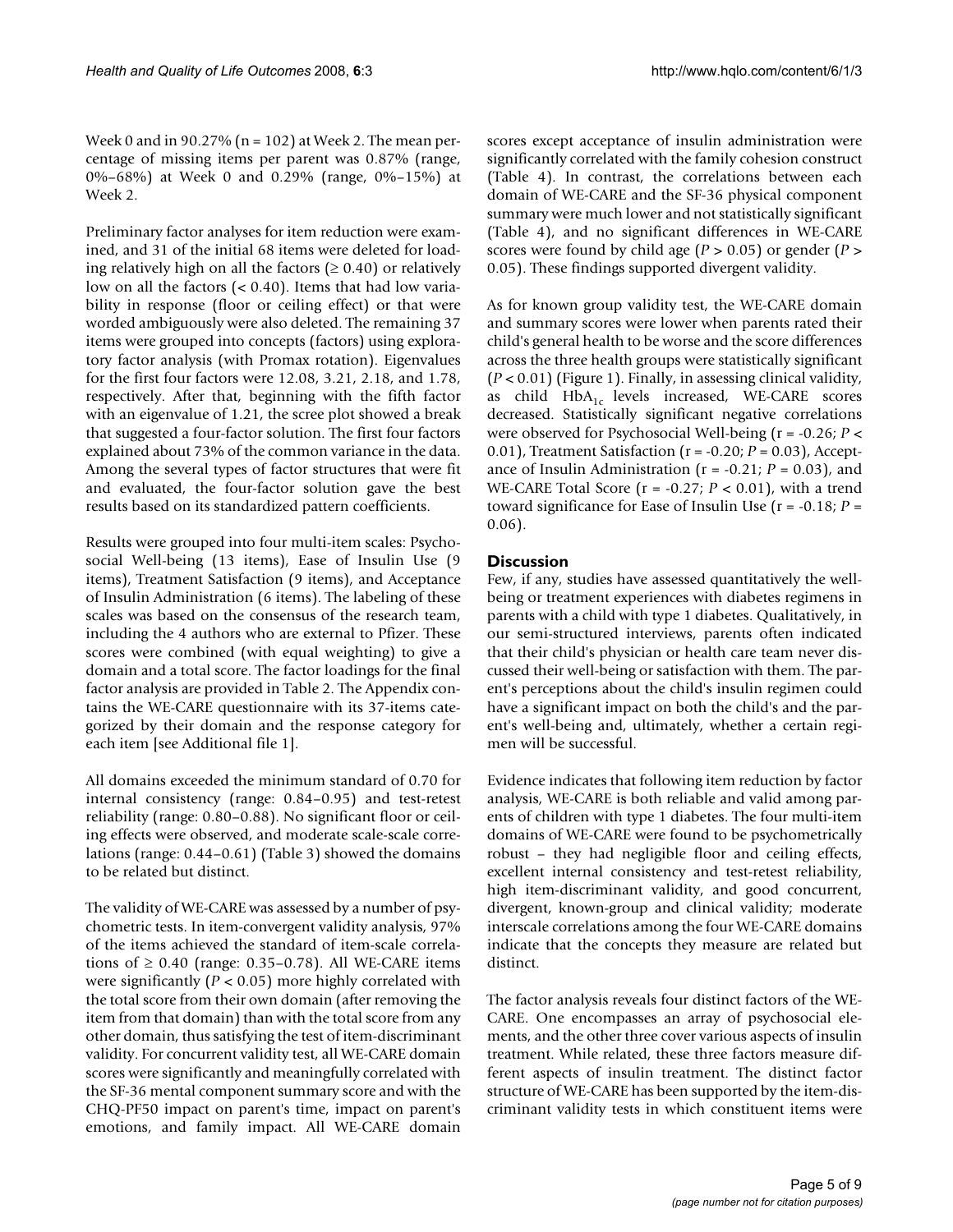| Item                                                             | Factor 1: Psychosocial<br>Well-being | Factor 2: Ease of<br>Insulin Use | Factor 3: Treatment<br>Satisfaction | Factor 4: Acceptance of<br>Insulin Administration |  |
|------------------------------------------------------------------|--------------------------------------|----------------------------------|-------------------------------------|---------------------------------------------------|--|
| The burden of care is overwhelming                               | 0.47                                 | 0.01                             | 0.06                                | 0.24                                              |  |
| I get frustrated a lot                                           | 0.58                                 | $-0.00$                          | 0.05                                | 0.11                                              |  |
| I feel depressed                                                 | 0.67                                 | $-0.15$                          | 0.02                                | 0.14                                              |  |
| Was a burden on my marriage                                      | 0.82                                 | $-0.01$                          | $-0.21$                             | 0.11                                              |  |
| Made me spend less time with my other                            | 0.66                                 | 0.25                             | $-0.08$                             | $-0.03$                                           |  |
| children or other family members                                 |                                      |                                  |                                     |                                                   |  |
| Made me spend less time at work                                  | 0.59                                 | 0.11                             | 0.02                                | $-0.25$                                           |  |
| Interrupted my work                                              | 0.65                                 | 0.12                             | 0.04                                | $-0.12$                                           |  |
| Interrupted my social activities                                 | 0.67                                 | 0.14                             | $-0.03$                             | $-0.093$                                          |  |
| Your work (job) situation                                        | 0.68                                 | 0.04                             | 0.02                                | $-0.04$                                           |  |
| Your leisure time activities                                     | 0.67                                 | 0.00                             | 0.17                                | 0.03                                              |  |
| Your marriage/partnership                                        | 0.81                                 | $-0.16$                          | $-0.07$                             | 0.17                                              |  |
| Your relationship with your children                             | 0.49                                 | $-0.01$                          | 0.18                                | 0.08                                              |  |
| Your sexual life                                                 | 0.75                                 | $-0.17$                          | 0.03                                | 0.03                                              |  |
| Disposing of used supplies                                       | 0.05                                 | 0.62                             | $-0.07$                             | 0.24                                              |  |
| Carrying insulin and supplies                                    | 0.05                                 | 0.70                             | $-0.12$                             | 0.31                                              |  |
| Storing insulin                                                  | 0.03                                 | 0.50                             | $-0.14$                             | 0.36                                              |  |
| Easy/difficult to prepare the insulin dose                       | $-0.09$                              | 0.52                             | 0.17                                | $-0.03$                                           |  |
| Easy/difficult to use the insulin                                | $-0.02$                              | 0.58                             | 0.24                                | $-0.05$                                           |  |
| Easy/difficult to carry insulin                                  | $-0.06$                              | 0.84                             | 0.12                                | $-0.06$                                           |  |
| Easy/difficult to carry supplies                                 | $-0.05$                              | 0.83                             | 0.08                                | $-0.03$                                           |  |
| I prefer to stay home rather than use insulin                    | 0.15                                 | 0.59                             | $-0.09$                             | 0.21                                              |  |
| away from home                                                   |                                      |                                  |                                     |                                                   |  |
| I find it difficult to administer the insulin away<br>from home  | 0.01                                 | 0.70                             | $-0.00$                             | 0.19                                              |  |
| I worry about complications of diabetes                          | 0.12                                 | $-0.08$                          | 0.40                                | 0.21                                              |  |
| Flexibility in your daily activities                             | 0.30                                 | 0.26                             | 0.53                                | $-0.15$                                           |  |
| Flexibility in planning your social activities                   | 0.30                                 | 0.28                             | 0.51                                | $-0.07$                                           |  |
| Flexibility around mealtimes                                     | 0.18                                 | 0.18                             | 0.56                                | $-0.05$                                           |  |
| Overall, satisfaction with the insulin                           | 0.01                                 | 0.20                             | 0.60                                | 0.01                                              |  |
| treatment                                                        |                                      |                                  |                                     |                                                   |  |
| I find the time it takes for each dosing<br>acceptable           | 0.03                                 | 0.09                             | 0.39                                | 0.20                                              |  |
| I would recommend the current insulin<br>regimen to others       | $-0.09$                              | $-0.10$                          | 0.80                                | 0.13                                              |  |
| I want my child to continue using the current<br>insulin regimen | $-0.14$                              | 0.01                             | 0.79                                | 0.11                                              |  |
| My child is compliant with the current insulin<br>regimen        | $-0.06$                              | $-0.05$                          | 0.47                                | 0.24                                              |  |
| The pain that giving insulin causes your child                   | 0.05                                 | $-0.03$                          | 0.33                                | 0.51                                              |  |
| Preparing insulin for administration                             | $-0.17$                              | 0.25                             | 0.16                                | 0.54                                              |  |
| Having to administer insulin to your child                       | 0.03                                 | $-0.17$                          | 0.37                                | 0.67                                              |  |
| Administering insulin prior to meals                             | $-0.00$                              | 0.33                             | 0.03                                | 0.63                                              |  |
| Administering insulin in public places                           | $-0.01$                              | 0.37                             | $-0.04$                             | 0.60                                              |  |
| Administering insulin at home                                    | 0.14                                 | 0.00                             | 0.03                                | 0.71                                              |  |

#### **Table 2: WE-CARE factor analysis, standardized regression coefficients, Promax rotation, number of factors fixed at 4**

A boldface number represents the largest coefficient of that item on a given factor.

#### **Table 3: WE-CARE Inter-scale correlations**

| Subscale correlation with subscale                                | <b>Correlation</b> |
|-------------------------------------------------------------------|--------------------|
| Psychosocial Well-being with Ease of Insulin Use                  | 0.54               |
| Psychosocial Well-being with Treatment Satisfaction               | 0.50               |
| Psychosocial Well-being with Acceptance of Insulin Administration | 0.44               |
| Ease of Insulin Use with Treatment Satisfaction                   | 0.56               |
| Ease of Insulin Use with Acceptance of Insulin Administration     | 0.61               |
| Treatment Satisfaction with Acceptance of Insulin Administration  | 0.55               |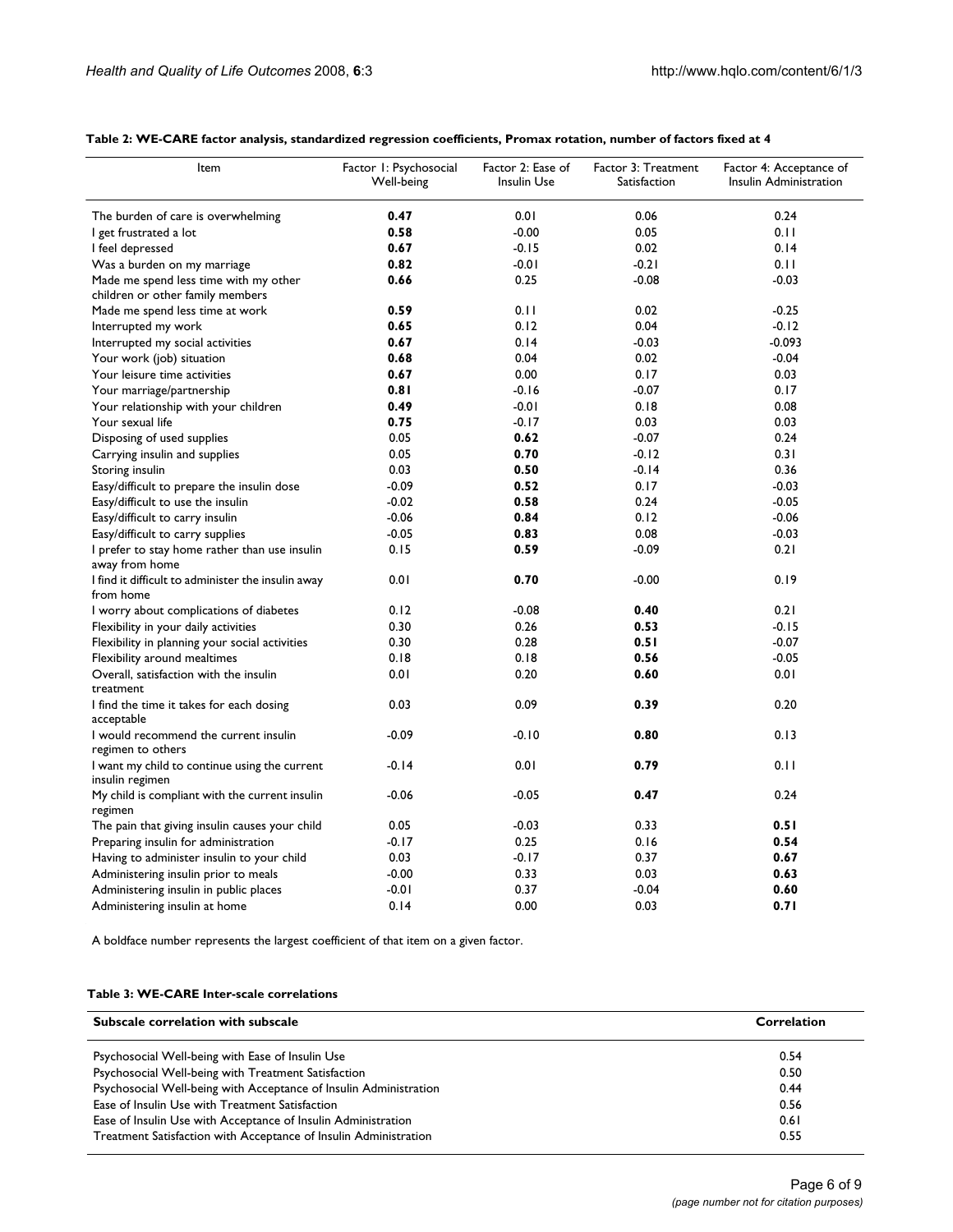| <b>WE-CARE Domain</b>                   | <b>SF-36</b>                                |                                           | CHQ-PF50                   |                                       |                    |                        |
|-----------------------------------------|---------------------------------------------|-------------------------------------------|----------------------------|---------------------------------------|--------------------|------------------------|
|                                         | Standardized<br>Physical<br>Component Scale | Standardized<br>Mental<br>Component Scale | Impact on Parent's<br>Time | Impact on Parent's<br><b>Emotions</b> | Family Impact      | <b>Family Cohesion</b> |
| Psychosocial Well-being                 | 0.12(0.21)                                  | $0.65 \le 0.0001$                         | $0.60 \leq 0.0001$         | $0.54 \leq 0.0001$                    | $0.68 \leq 0.0001$ | 0.28(0.0025)           |
| Ease of Insulin Use                     | 0.12(0.22)                                  | 0.31(0.0008)                              | $0.44 \leq 0.0001$         | 0.35(0.0002)                          | $0.43 \leq 0.0001$ | 0.28(0.0027)           |
| <b>Treatment Satisfaction</b>           | 0.10(0.30)                                  | 0.35(0.0002)                              | $0.41 \leq 0.0001$         | $0.51 \le 0.0001$                     | $0.41 \leq 0.0001$ | 0.30(0.0011)           |
| Acceptance of Insulin<br>Administration | 0.04(0.65)                                  | 0.28(0.0029)                              | $0.41 \leq 0.0001$         | 0.30(0.0012)                          | $0.42 \leq 0.0001$ | 0.13(0.2126)           |
| <b>WE-CARE Total Score</b>              | 0.12(0.19)                                  | $0.55 \leq 0.0001$                        | $0.61 \leq 0.0001$         | $0.55 \leq 0.0001$                    | $0.64 \leq 0.0001$ | 0.32(0.0006)           |

**Table 4: Pearson correlations (***P* **values) between WE-CARE domain score and SF-36 Summary Scale and CHQ-PF 50 Parent and Family Impact scales (N = 115)**

more correlated with their own domains than with any other domains.

Regarding the divergent validity analyses, WE-CARE scores were not different among children with different ages and genders. This is expected as parents' well-being and satisfaction with their child's treatment should not be influenced by their child's age and gender. The lack of differences in WE-CARE scores by child age and gender suggests that the questionnaire is not expected to produce biased scores on gender and the 6- to 11-year-old age range.

WE-CARE was able to discriminate between parents' reports of their child's health. Differences in WE-CARE scores across the different health groups were anticipated



#### WE-CARE scores according to parent's rati favorable) **Figure 1** ng of child's health\* (scales range from 0 to 100, with higher scores being more

WE-CARE scores according to parent's rating of child's health\* (scales range from 0 to 100, with higher scores being more favorable). \**P* < 0.01 in testing the difference in means among the three health groups (item 1.1 of the CHQ-PF50) for all scales and Total Score of WE-CARE. WE-CARE, WEll-being and Satisfaction of CAREgivers of Children with Diabetes Questionnaire; CI, confidence interval; CHQ-PF50, Child Health Questionnaire-Parent Form.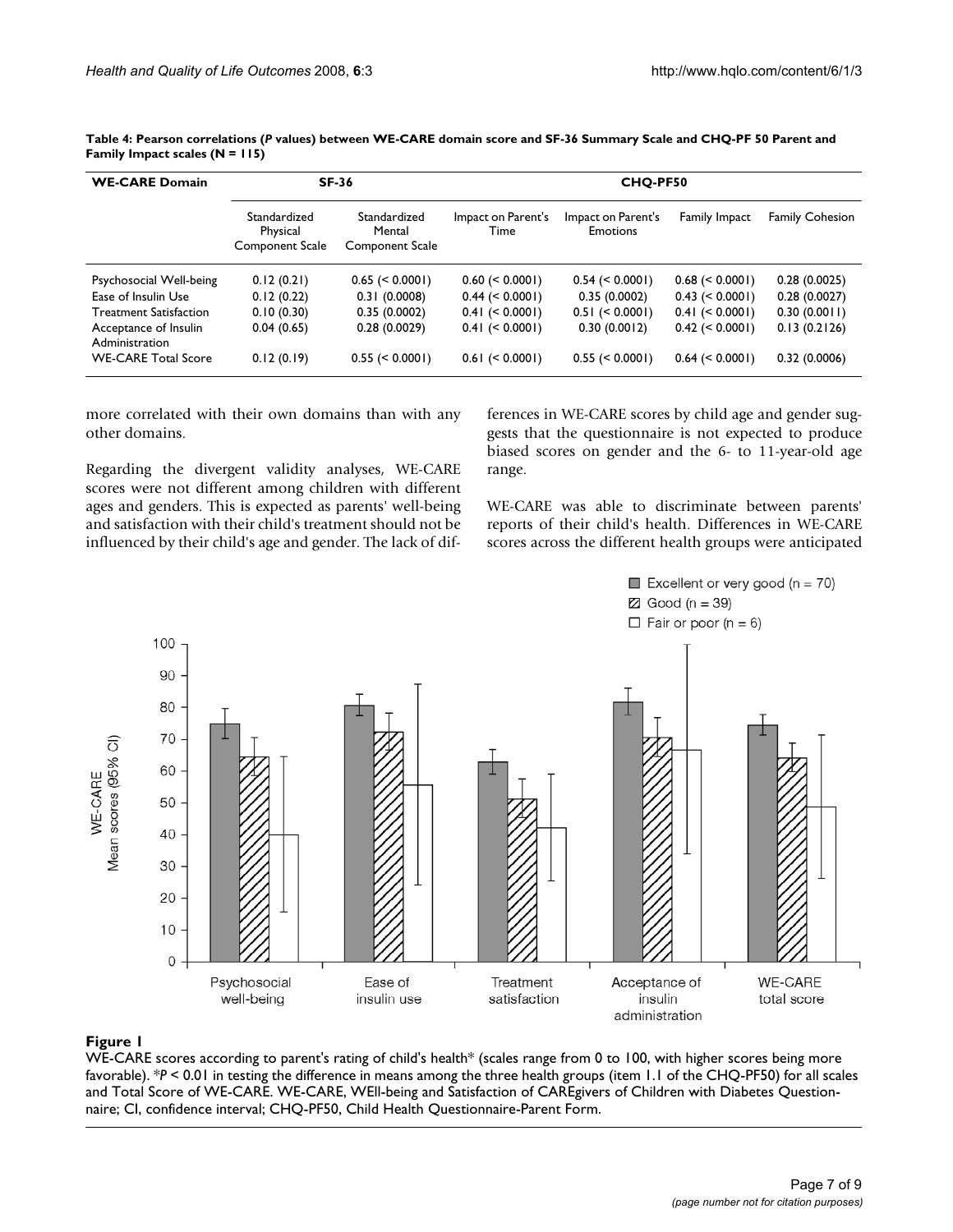*a priori*, as child health was expected to be linked to parents' psychosocial well-being and to influence parents' perceptions about their child's treatment. WE-CARE scores were also found to correlate with the mental component summary of the SF-36 and with the impact of the child's health on parent's time and emotions and on the family, as measured by the CHQ-PF50. Because both the psychosocial domain of WE-CARE and the mental component summary of the SF-36 measure similar concepts, a sizeable correlation between the two scores was expected. Similarly, we were expecting, and found, moderate-tohigh correlations between WE-CARE satisfaction domains and the impact on parents and family. Also within our expectation is the correlation between the WE-CARE scores and child's  $HbA_{1c}$  level, as glycemic control in child has been linked to parental depression and parental life satisfaction [4,16].

We acknowledge that validation of any instrument is an ongoing process and our validation of WE-CARE is an essential first step toward a fuller validation of this instrument. Although promising, our preliminary validation in this report deserves qualifications in three areas: (1) although we correlated WE-CARE with the mental component summary of SF-36 and the CHQ-PF50 impact scales in our concurrent validity tests, we did not correlate WE-CARE with other relevant measures such as the Insulin Pump Therapy Satisfaction Questionnaire and the Pediatric Inventory for Parents; (2) the questionnaire was designed broadly enough to apply to parents of children treated with insulin pump therapy or inhaled insulin regimens, but the current study includes mainly parents of children treated with subcutaneous insulin regimens; and (3) no record was obtained on the individuals who were screened and eligible but chose not to participate; therefore, the extent of possible selection or response bias cannot be assessed.

# **Conclusion**

Based on this initial psychometric validation of WE-CARE, use of the 37-item questionnaire (four multi-item domains) in conjunction with continued research is recommended. Concerted efforts are encouraged in several areas such as the evaluation of the responsiveness and sensitivity of WE-CARE to changes over time, and in the incorporation of WE-CARE into routine clinical assessments and trials to improve understanding and interpretation of individual parent scores. Although the results of this study appear to be robust, the relatively limited sample size warrants confirmation of the factor structure by a study with a larger group ( $\geq$  185 subjects = 37 items  $\times$  5 subjects/item). In addition, further testing with parents of children under age 6 and over age 11 is recommended if WE-CARE will be used in those populations.

Nonetheless, results of this study suggest that WE-CARE provides a reliable and valid measure of parents' treatment-related psychosocial well-being and satisfaction in relation to their child's diabetes. The questionnaire could, therefore, be a useful tool to initiate and monitor feedback systematically among parents, children, physicians, nurses, and other health care professionals in clinical practice and, in addition, to assess and explain changes over time within and between different insulin regimens in clinical practice or research. Use of WE-CARE may enhance understanding of parental quality of life and their children's treatment, contribute to improved treatment strategies that maximize compliance and satisfaction, and, ultimately, improve the well-being of children with diabetes.

# **Abbreviations**

CHQ-PF50, Child Health Questionnaire-Parent Form (50 item)

HbA1c, glycosylated hemoglobin

NPH, neutral protamine Hagedorn

PDQOL, Parents Diabetes Quality of Life Questionnaire

SF36, Short Form of the Medical Outcomes Study (36 items)

WE-CARE, WEll-being and Satisfaction of CAREgivers of Children with Diabetes Questionnaire

# **Competing interests**

Joseph C. Cappelleri, Robert A. Gerber, and Xuemei Luo are employees of Pfizer Inc. Teresa Quattrin has received consultant fees from Pfizer. Rosemarie Deutschmann was contracted by Pfizer to assist with the design and coordination of this study. Rob Arbuckle and Linda Abetz are employees of MapiValues Ltd, which was contracted by Pfizer to conduct and analyze this research.

# **Authors' contributions**

All authors made intellectual contributions and contributed to the writing of the manuscript.

JC and RG conceived of the study instrument, participated in analyzing study results, and helped to draft the manuscript. TQ participated in design and coordination of the study and helped to draft the manuscript. RD participated in the design and coordination of the study. XL contributed statistical analysis and helped to draft the manuscript. RA and LA participated in the design and coordination of the study, analyzed and reported its results.